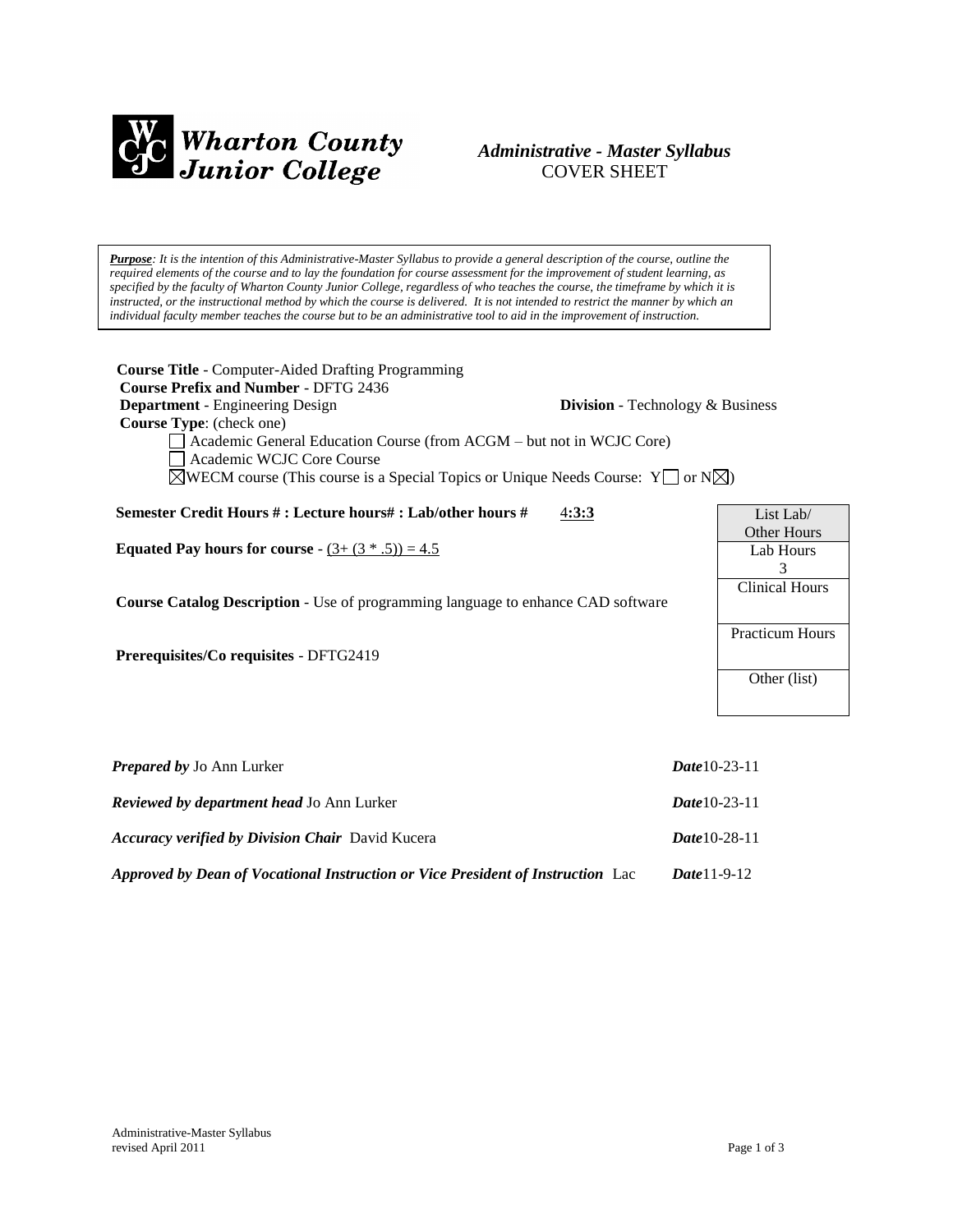

- **I. Topical Outline** Each offering of this course must include the following topics (be sure to include information regarding lab, practicum, clinical or other non-lecture instruction):
	- Introduction to programming Introduction to AutoLISP syntax and rules Math operations Program documentation Program organization & logic Debugging tools and techniques Branching structures Looping structures Parsing techniques Accessing & manipulating the AutoCAD commands Modifying existing AutoCAD entities with AutoLISP

## **II. Course Learning Outcomes**

| <b>Course Learning Outcome</b>                                                                                                                                                                                                                                                             | <b>Method of Assessment</b>                                                                                                                                                |
|--------------------------------------------------------------------------------------------------------------------------------------------------------------------------------------------------------------------------------------------------------------------------------------------|----------------------------------------------------------------------------------------------------------------------------------------------------------------------------|
| Write programs to enhance capabilities of the CAD system;<br>and design and access databases to enhance the production of<br>drawings.<br>The student will demonstrate the mastery of AutoLISP<br>fundamentals and programming conventions by successfully<br>completing assigned projects | A semester project will be assessed using the departmental<br>rubric.<br>Eighty percent of the students will earn a minimum of 70% of<br>the points defined by the rubric. |
| The student will demonstrate the mastery of AutoLISP<br>fundamentals by successfully writing programs that will<br>enhance AutoCAD productivity by successfully completing<br>assigned projects.                                                                                           |                                                                                                                                                                            |

# **III. Required Text(s), Optional Text(s) and/or Materials to be supplied by Student.**

Flash drive for archiving data files.

#### **IV. Suggested Course Maximum** - 20

#### **V. List any specific spatial or physical requirements beyond a typical classroom required to teach the course**.

Computer workstations, plotters/printers, data projection system and appropriate software